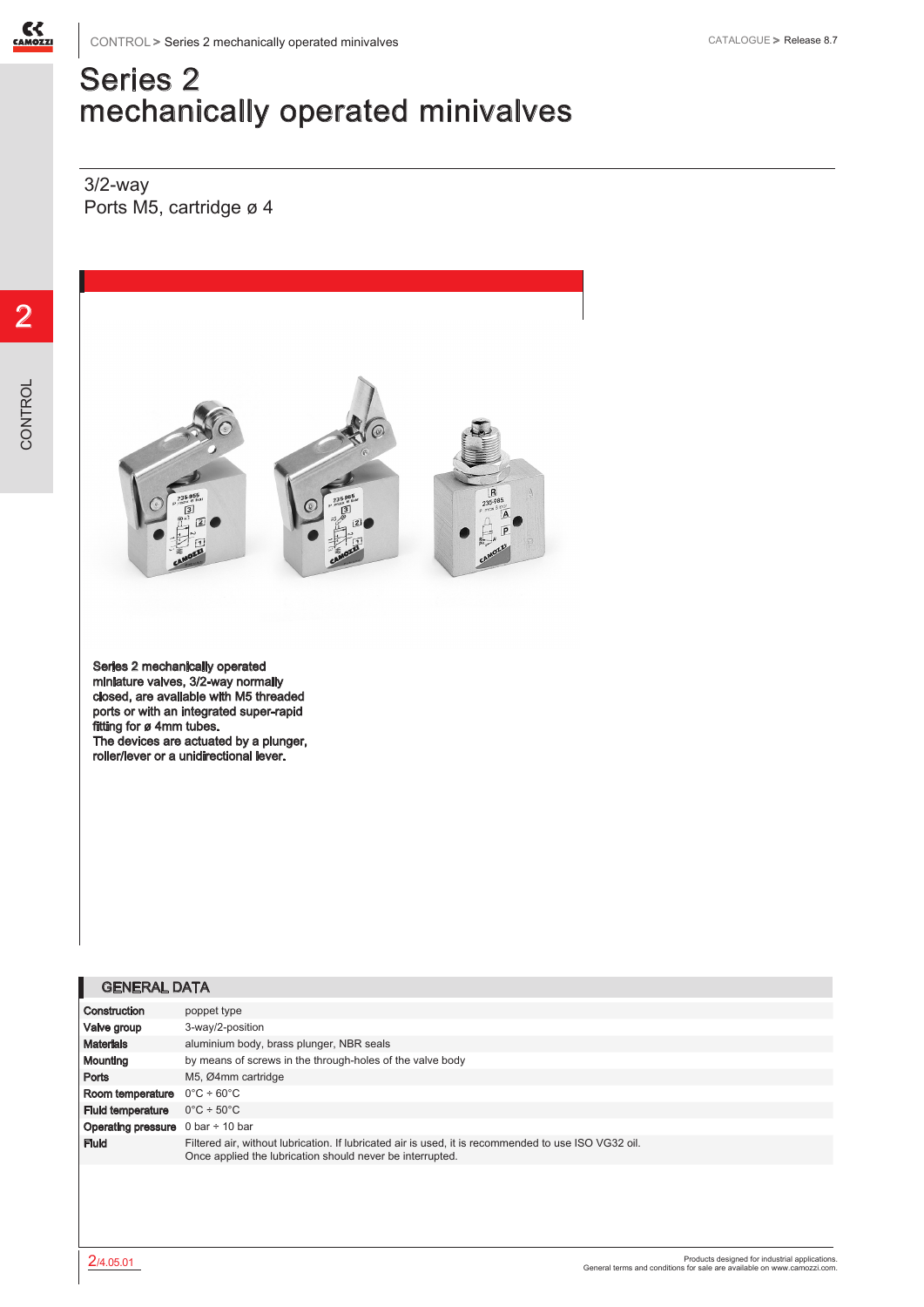CODING EXAMPLE

2 SERIES

**3** FUNCTION<br> $3 = 3/2$ -way NC<br> $4 = 3/2$ -way NO

 $5$  RESETTING<br>5= spring return

 $4 = \text{cartidge } \varnothing 4 \text{mm}$ <br>  $5 = \text{M5}$ 

**94**  $\underset{95}{\text{ACTUATION}}$ <br>  $\underset{95}{\text{94}}$  = lever/roller<br>  $\underset{98}{\text{96}}$  = unidirectional lever<br>  $\underset{98}{\text{98}}$  = plunger, panel mounting



2



 $-8.6$ 

25

۱

 $M5, 4/2$ 

 $6.8, 10.6$ 

DRAWING LEGEND A = total stroke B = pre-stroke C = effective stroke

Minivalves with plunger

234/235



2 3 4 - 94 5

## V<sub>MO1</sub>

 $244/245$ 





| Mod.    | Operating pressure (bar) | Flow Qn (Nl/min) | Actuating force at 6 bar (N) | <b>SYMBOL</b> |
|---------|--------------------------|------------------|------------------------------|---------------|
| 234-945 | 0 ÷ 10                   | 60               |                              | <b>VM01</b>   |
| 235-945 | 0 ÷ 10                   | 60               |                              | <b>VM01</b>   |
| 244-945 | 0 ÷ 10                   | 60               |                              | <b>VM03</b>   |
| 245-945 | 0 ÷ 10                   | 60               |                              | VM03          |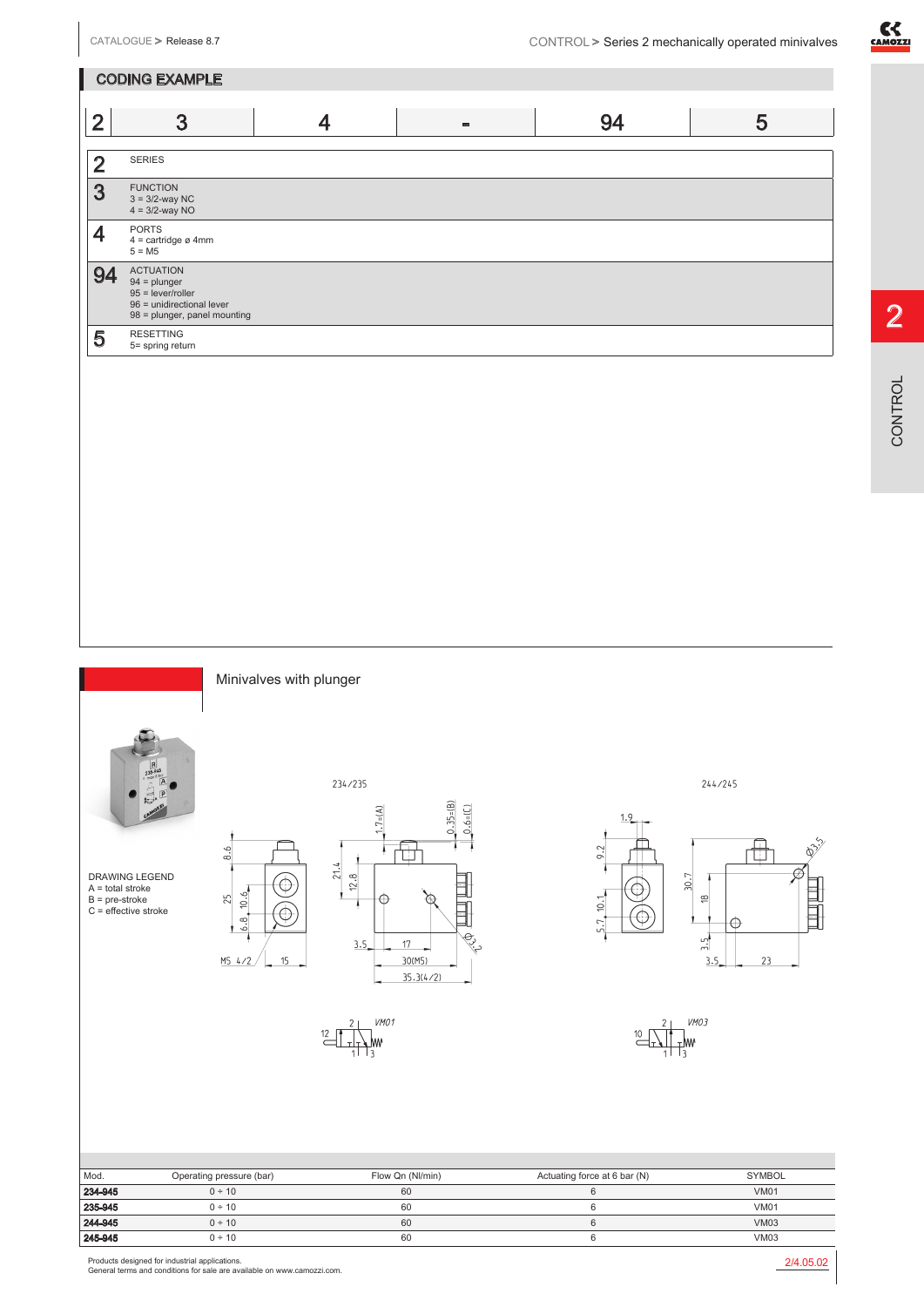$10.6$ 25

 $6.8.$ 

2



DRAWING LEGEND A = total stroke B = pre-stroke C = effective stroke



 $\frac{12}{1}$ haa



VMO3 ١w

| Mod.    | Operating pressure (bar) | Flow Qn (Nl/min) | Actuating force at 6 bar (N) | SYMBOL      |
|---------|--------------------------|------------------|------------------------------|-------------|
| 234-985 | 0 ÷ 10                   | 60               |                              | <b>VM01</b> |
| 235-985 | 0 ÷ 10                   | 60               |                              | <b>VM01</b> |
| 244-985 | $0 \div 10$              | 60               |                              | <b>VM03</b> |
| 245-985 | 0 ÷ 10                   | 60               |                              | <b>VM03</b> |

 $2.3=(0)$ 

 $12.8$ 

 $\frac{1}{\hat{\mathcal{S}}^{\mathcal{Y}}}$ 

目

(∕o

 $\circ$ 



19.5

 $10.5$ 25

 $6.9.$ 

DRAWING LEGEND A = total stroke B = pre-stroke C = effective stroke

Minivalves with lever/roller

 $1.3=(8)$  $A = (A)$  $32.3$ 44.5 Ċ Ć Ċ  $\overline{\mathbb{C}}$  $\frac{1}{4}$  $M5$  4/2  $15$  $3.5$  $17$ 30(M5)  $35.3(4/2)$ 

234/235

**VMO4**  $\frac{12}{9}$ 

244/245



VM06  $\frac{10}{9}$ 

| Mod.    | Operating pressure (bar) | Flow Qn (Nl/min) | Actuating force at 6 bar (N) | <b>SYMBOL</b> |
|---------|--------------------------|------------------|------------------------------|---------------|
| 234-955 | 0 ÷ 10                   | 60               |                              | <b>VM04</b>   |
| 235-955 | 0 ÷ 10                   | 60               |                              | <b>VM04</b>   |
| 244-955 | 0 ÷ 10                   | 60               |                              | <b>VM06</b>   |
| 245-955 | 0 ÷ 10                   | 60               |                              | <b>VM06</b>   |